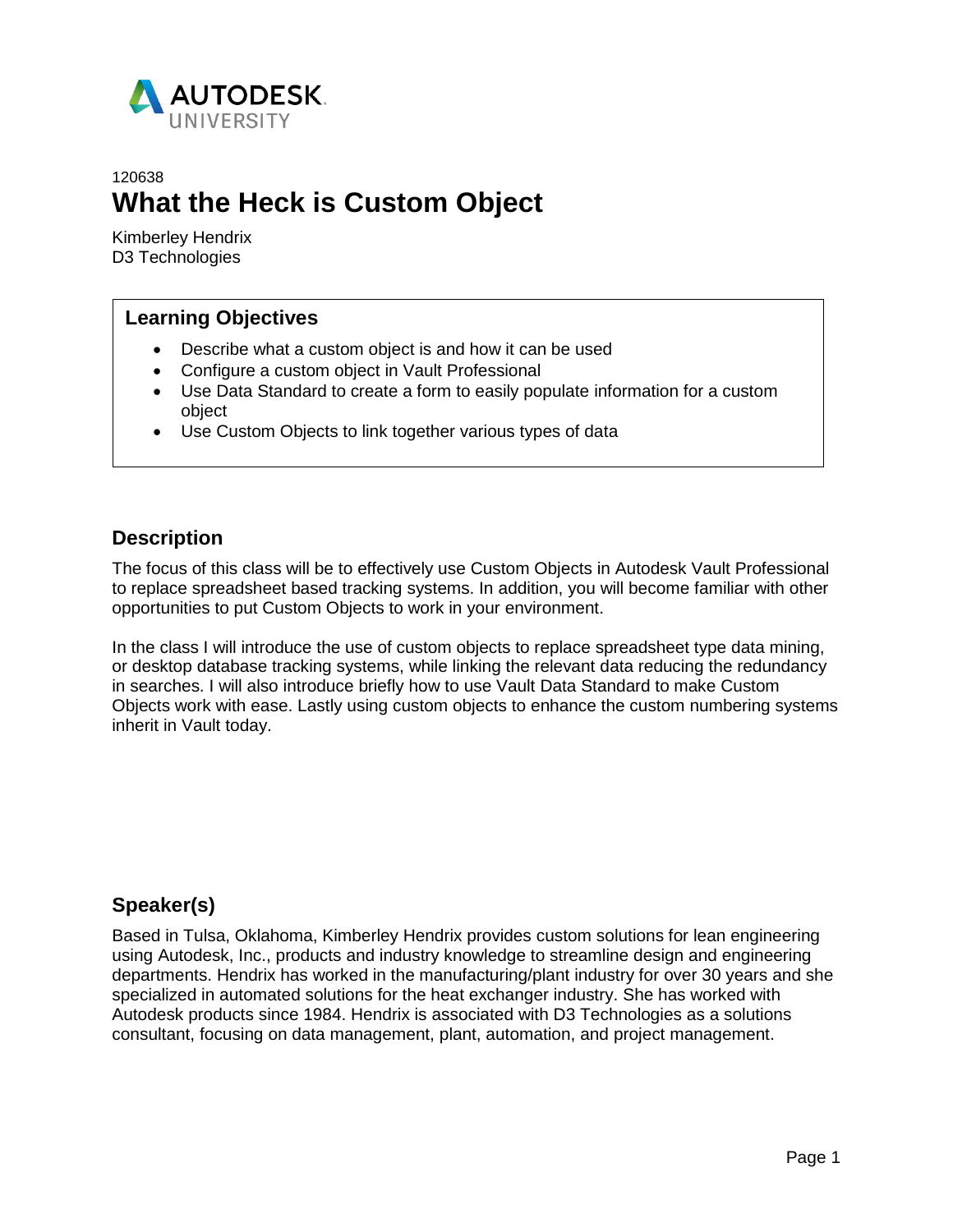

# **Just what is a Custom Object**

### **Autodesk definition:**

Custom Objects allow Vault administrators to use an extensible system to create new Vault entities to meet the needs of their team, organization, or company. Right out-of-the-box, the administrator can create a Custom Object definition and assign it categories, lifecycles, and properties. Once the Custom Object definition is created, users can create instances of that custom object directly through the user interface. As with files and folders, users can perform many common Vault tasks with custom objects.

#### **My Definition:**

Custom Objects is a table of information residing in the SQL database that allows you to manage lists and collections of information directly in the Vault interface. Allowing for all of your data to be managed in one central location.

### **Some Example uses that we will explore:**

- 1. Task List
	- a. Drawing assignments
	- b. Project Review
- 2. Contacts
	- a. List your designers and use to assign the above
	- b. Link other files/custom objects to a contact
- 3. RFQ containers of files
- 4. Sequential Drawing numbers

# **Configuring a Custom Object**

Let's start by configuring a custom object called Task. This is a good custom object to learn with because the Data Standard (we will do some data standard setup a little later) settings for this are preconfigured and comes with the download and installation of Data Standard.



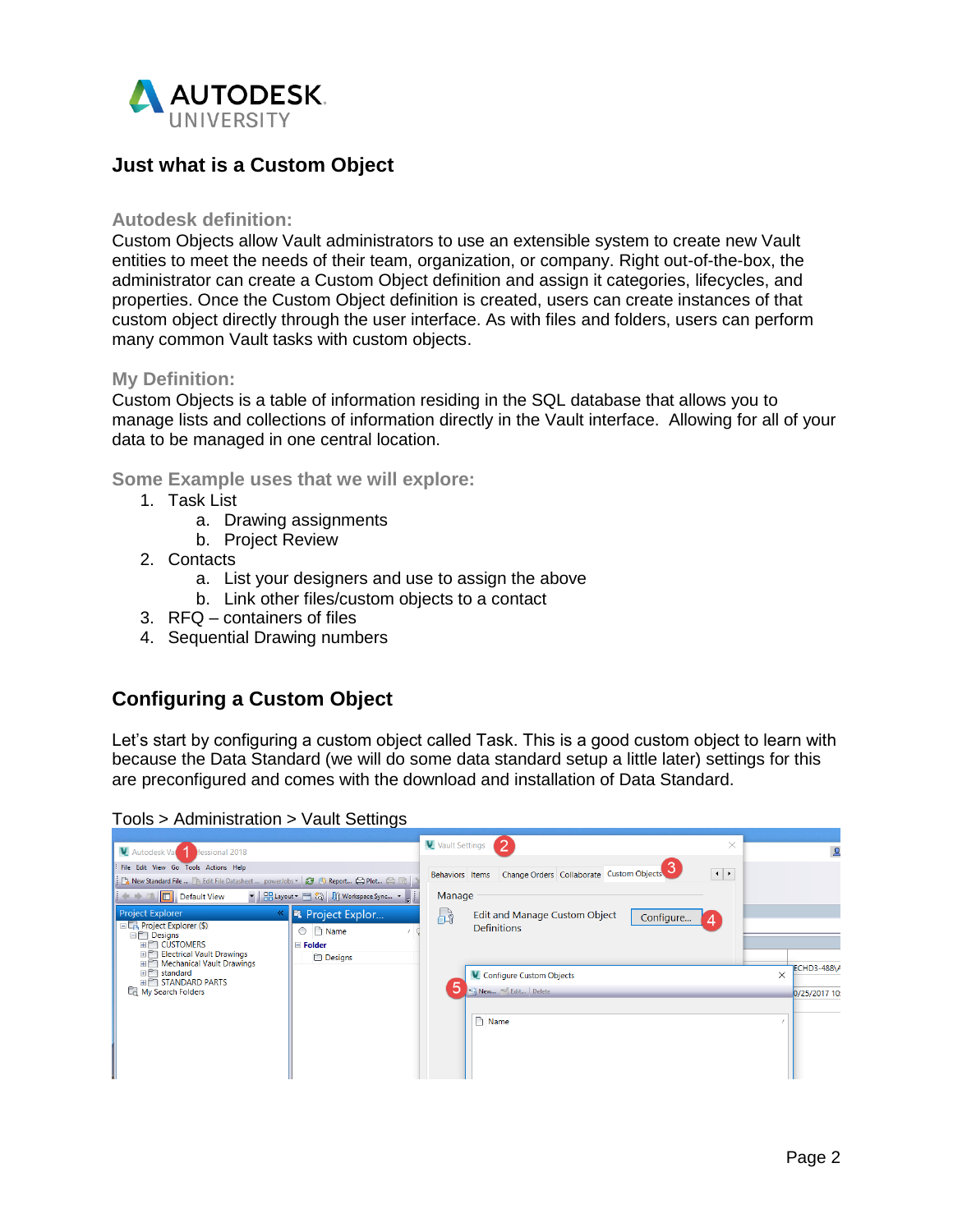

Create a new Custom object and name it Task you can choose any icon (\*.ico) file that you have on your system to define it.

| V. Configure Custom Objects |                                                                                                                                                                                                    | ECF |
|-----------------------------|----------------------------------------------------------------------------------------------------------------------------------------------------------------------------------------------------|-----|
| New 2 Edit Delete           |                                                                                                                                                                                                    | 0/2 |
| Name                        | V. Custom Object - 'New Definition'<br><b>Object Definition Name</b><br>Task<br><b>Display Name</b><br>Plural Display NdTasks<br>Security<br>Configure<br><b>Custom Object Definition Security</b> | ×   |
|                             | Preview<br>Icon<br>□ Use default Custom Object icon<br>C:\Program Files\Autodesk\3ds Max 2017\UI_In\   <br>OK<br>Cancel<br>Help                                                                    |     |

After you hit OK, you will receive this warning, it is normal and before you see the definitions on your Vault desktop you will have to close Vault and reopen it.



When vault is restarted you will see the new custom object named Tasks in the group tabs. Note that if Data Standards is already installed you will have to restart the vault twice. The first time to recognize the new custom object and the second time to load the corresponding Data Standard dialogs after the new custom object is defined.

| Add new group<br>,,,,,,,,, |                       |
|----------------------------|-----------------------|
| <b>I</b> Home              |                       |
| <b>Project Explorer</b>    |                       |
| <b>※ Tasks</b>             |                       |
| <b>Fig. Item Master</b>    |                       |
| <b>Change Order List</b>   |                       |
|                            | $\boldsymbol{\Sigma}$ |
| 0 Tasks (0 selected)       |                       |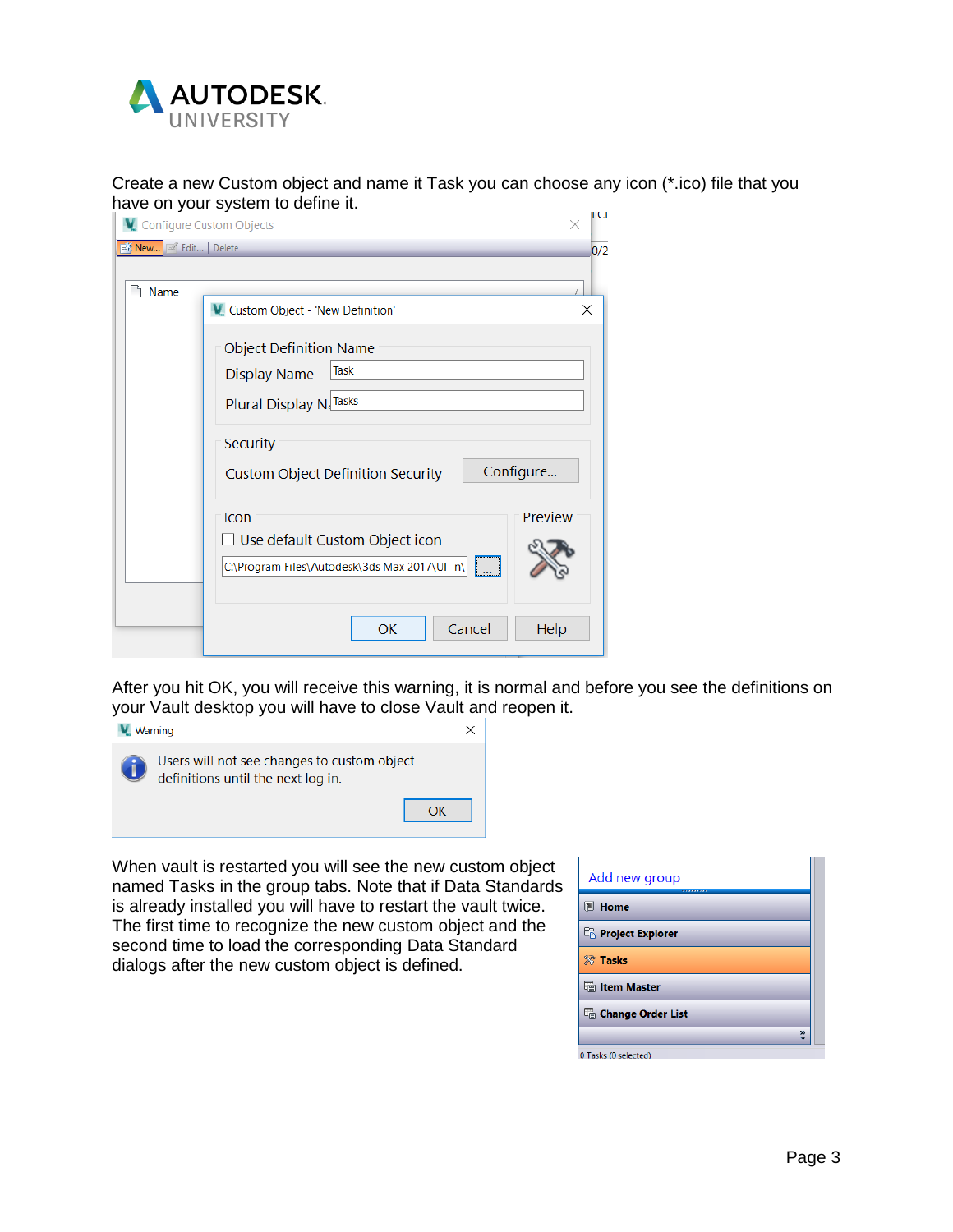

Custom objects can take on categories, lifecycles, properties and securities just like other entities inside vault. Properties can be assigned to the custom object category and can appear in the dialog boxes to edit them properly.

The main window for Custom Objects is customizable the same as the window for files so the properties that are important for you can be shown in the main window.

# **Creating and Editing a Custom Object**

Once the custom object is configured it will function like a file. If you are not using Data Standard, to create a custom object hit the New button just like you would for a file or folder, a dialog asking for the Name of the object will appear.

|  | File Edit View |          | Go |
|--|----------------|----------|----|
|  | New            |          |    |
|  |                | New Task |    |
|  |                |          |    |

| New Task |        | ↘    |
|----------|--------|------|
| Name:    |        |      |
| OK       | Cancel | Help |

If you are using data standard and have it configured for the custom object both the new and edit dialog boxes will look something like this.

| V. New Custom Object |              |              |                      |                       | ×              |
|----------------------|--------------|--------------|----------------------|-----------------------|----------------|
| Category             | <b>Tasks</b> | $\checkmark$ | <b>Property Name</b> | <b>Property Value</b> |                |
| Number Scheme        |              | $\vee$       | Description          |                       |                |
| Number               |              |              | Project              |                       |                |
| Name                 |              |              | <b>Task Due Date</b> | Select a date         | $\frac{1}{15}$ |
| <b>State</b>         |              |              |                      |                       |                |
| <b>Create Date</b>   |              |              |                      |                       |                |
| Created By           |              |              |                      |                       |                |
|                      |              |              |                      | OK                    | Cancel         |

Allowing you to preselect the Category, number schemes and populate the properties that are a mapped to the object.

After the object is created you can then attach links to files or other objects to the record. This is a simple copy / paste as link operation. Select the file or object that you want associated with the record then choose Edit > Copy. Navigate back to your custom object select the Contents tab, then Edit > past as link.

In the Vault Administration settings, Behaviors tab - Categories, Revision Schemes, Lifecycles and Properties can all be configured and mapped to each of your different types of Custom Objects. Taking full advantage of the securities available to you inside Vault.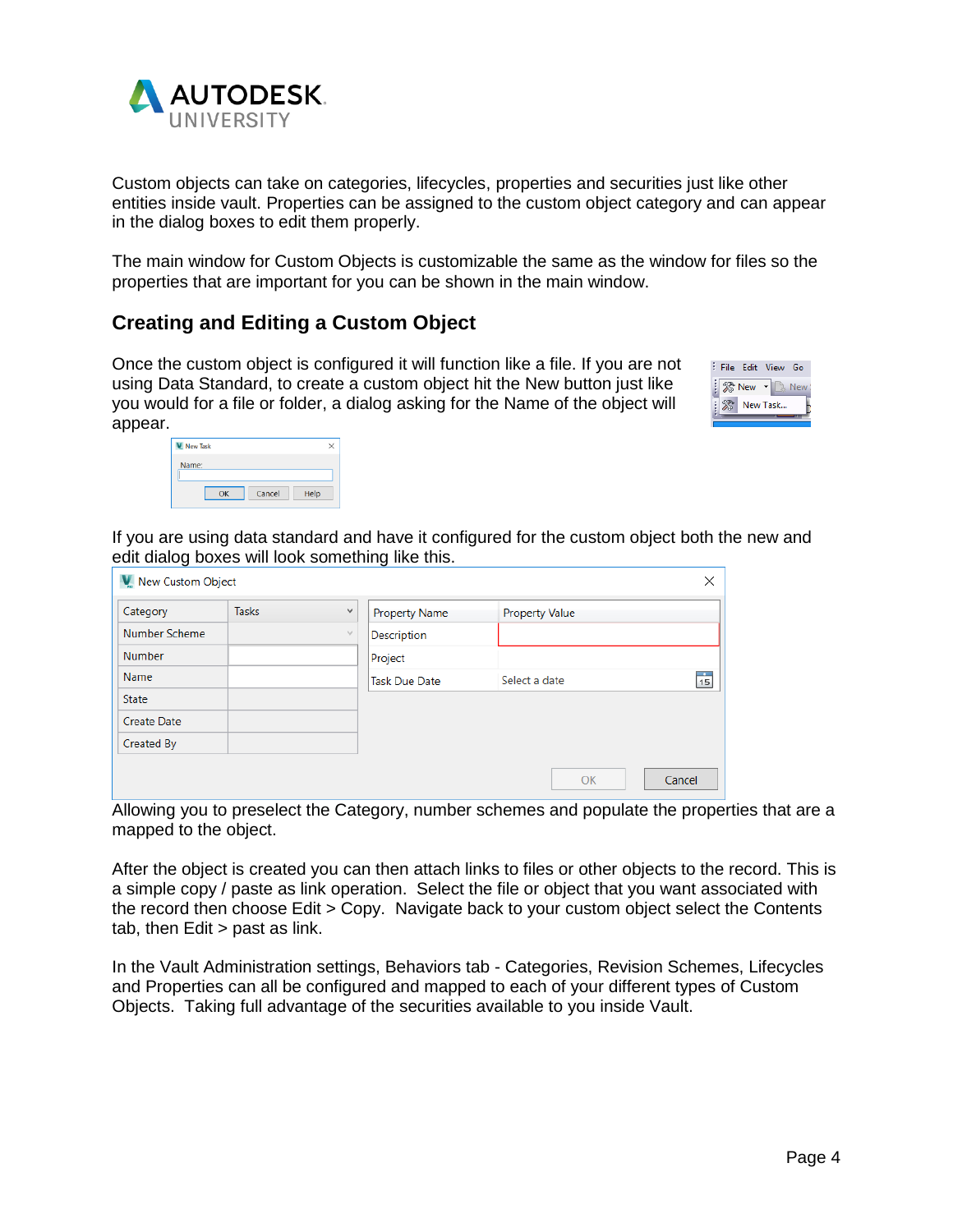

## **Benefits of using a Custom Object**

After you have configured a new Custom Object, in this instance we will talk about task, and a basic one I created called Contacts. Think of each of these as an Excel spreadsheet that you are filling in to track information and stay updated on. You can certainly do this in Excel, but it

| H          |   | $\overline{\phantom{0}}$          | $\frac{1}{2}$ |              |                 |                                   |            |                                                                               |               |                       |                    |                                                                                                                       |                           |                    |                 |
|------------|---|-----------------------------------|---------------|--------------|-----------------|-----------------------------------|------------|-------------------------------------------------------------------------------|---------------|-----------------------|--------------------|-----------------------------------------------------------------------------------------------------------------------|---------------------------|--------------------|-----------------|
| File       |   | Home                              | Insert        |              | Page Layout     | Formulas                          |            | Data                                                                          | <b>Review</b> | View                  |                    | Developer                                                                                                             | Add-ins                   |                    | <b>Autodesk</b> |
| ك<br>Paste |   | $\chi$ Cut<br><sup>■</sup> Copy ▼ |               | Calibri<br>B |                 | $-11$                             |            | $\overline{A} \overline{A} \equiv \equiv \equiv \gg$ $\overline{B}$ Wrap Text |               |                       |                    |                                                                                                                       |                           | General<br>$$ - %$ | $^{\circ}$      |
| ٠          |   | ◆ Format Painter<br>Clipboard     | $\sqrt{2}$    |              | Font            |                                   | $\sqrt{2}$ |                                                                               |               | Alignment             |                    | $I \cup \cdot \Box \cdot$ $\circ$ $\land \cdot$ $\land \cdot \equiv \equiv \equiv \Box$ $\Box$ Merge & Center $\cdot$ | $\overline{\mathbb{F}_2}$ |                    | Number          |
| <b>B8</b>  |   | $\overline{\phantom{a}}$          | ÷             | $\times$     | fx              |                                   |            |                                                                               |               |                       |                    |                                                                                                                       |                           |                    |                 |
|            | A |                                   |               | B            |                 |                                   |            | C                                                                             |               | D                     |                    | E                                                                                                                     |                           |                    | F               |
|            |   | <b>Tasks</b>                      |               |              |                 |                                   |            |                                                                               |               |                       |                    |                                                                                                                       |                           |                    |                 |
|            |   | <b>Description</b>                |               |              |                 |                                   | Project    |                                                                               |               | <b>Due Date</b>       |                    | <b>Assigned to</b>                                                                                                    |                           | <b>Status</b>      |                 |
| 3          |   | 1 Create AU Handout               |               |              |                 |                                   | AU 2017    |                                                                               |               |                       |                    | 10/31/2017 Kim Hendrix                                                                                                |                           |                    | <b>Started</b>  |
| 4          |   | 2 Create AU Presentation          |               |              |                 | 11/10/2017 Kim Hendrix<br>AU 2017 |            |                                                                               |               |                       | <b>Not Started</b> |                                                                                                                       |                           |                    |                 |
| 5          |   | 3 Generate Data Standard Dialog   |               |              | <b>ACME Mfg</b> |                                   |            |                                                                               |               | 11/15/2017 James Jung |                    | <b>Scheduled</b>                                                                                                      |                           |                    |                 |
|            |   | 4 Validate Data Management System |               |              |                 |                                   |            | <b>Company XYZ</b>                                                            |               |                       |                    | 11/17/2017 Shane Martin                                                                                               |                           |                    | Scheduled       |
|            |   |                                   |               |              |                 |                                   |            |                                                                               |               |                       |                    |                                                                                                                       |                           |                    |                 |

won't manage the history of that status, or who did it, or track dates unless you type them in.

With a properly configured Custom Object and an associated lifecycle workflow Autodesk Vault will manage that data for you we can also link the task to the associated contact allowing them to see all of their tasks and status' in one place.

Linking custom objects together like task with contacts, or project objects with drawing files. Tracking status of objects by using lifecycle states and permissions.

| $\mathbf{\Omega}$ kim Hendrix<br>П<br>Autodesk Vault Professional 2018<br>$\times$                                                             |                                  |          |                                      |                   |                   |                      |                          |           |                                                  |                                 |
|------------------------------------------------------------------------------------------------------------------------------------------------|----------------------------------|----------|--------------------------------------|-------------------|-------------------|----------------------|--------------------------|-----------|--------------------------------------------------|---------------------------------|
| File Edit View Go Tools Actions Help                                                                                                           |                                  |          |                                      |                   |                   |                      |                          |           |                                                  |                                 |
| ※ New ・ D. New Standard File  □ Edit File Datasheet    <i>日</i> ● Report ○ Plot ○ 日   ※ 아 B Check In   5 6 帝 (Ap Find   清 , 。 ② Share View , , |                                  |          |                                      |                   |                   |                      |                          |           |                                                  | $\boxed{2}$<br>Search Help      |
| $\frac{1}{2}$ $\Leftarrow$ $\Rightarrow$ $\boxed{1}$ $\boxed{1}$ Default View                                                                  |                                  |          |                                      |                   |                   |                      |                          |           |                                                  |                                 |
| <b>Tasks</b><br>$\alpha$                                                                                                                       | $\frac{1}{2}$ Tasks              |          |                                      |                   |                   | Search Tasks         |                          | $Q^* = 0$ | Properties                                       | 9 ×                             |
| <b>All Folders</b>                                                                                                                             | <b>○ % Name</b>                  |          | <b>Description</b>                   | Project           |                   | <b>Task Due Date</b> | State                    |           | <b>Create AU Handout</b>                         | $- - 2$                         |
| <b>SE Tasks</b><br>My Search Folders                                                                                                           | % Validate DM System             |          | Validation of DM System              |                   |                   | 11/3/2017            | Scheduled                | Œ         | System                                           |                                 |
|                                                                                                                                                | % Generated Data Standard Dialog |          | <b>DS Dialog</b>                     |                   |                   | 11/2/2017            | Scheduled                | œ         | <b>Category Name</b>                             | Tasks                           |
| <b>My Shortcuts</b>                                                                                                                            |                                  |          |                                      | acme              |                   |                      |                          |           | <b>Create Date</b>                               | 10/27/2017 12:15 PM             |
|                                                                                                                                                | <b>然 Create AU Presentation</b>  |          | <b>AU Presentation</b>               | AU 2017           |                   | 11/9/2017            | <b>New</b>               | o         | <b>Created By</b>                                | Administrator                   |
| Add new group                                                                                                                                  | X Create AU Handout              |          | Handout requirements for AU  AU 2017 |                   |                   | 10/31/2017           | Started                  |           | <b>Current Owner</b>                             | TECHD3-488\AUTODESKV            |
|                                                                                                                                                |                                  |          |                                      |                   |                   |                      |                          |           | <b>Custom Object Name</b><br><b>Leased Until</b> | Task<br>10/27/2017 12:15 PM     |
| <b>E</b> Home                                                                                                                                  |                                  |          |                                      |                   |                   |                      |                          |           | <b>Lifecycle Definition</b>                      | <b>Task lifecycle</b>           |
|                                                                                                                                                | Contents Where Used Datasheet    |          |                                      |                   |                   | Name                 | <b>Create AU Handout</b> |           |                                                  |                                 |
| <b>Project Explorer</b>                                                                                                                        | $\overline{\mathbf{Y}}$          |          |                                      |                   |                   |                      |                          | $\bullet$ | <b>Property Compliance</b>                       | Compliant                       |
| <b>E=I</b> Contacts                                                                                                                            |                                  |          |                                      |                   |                   |                      |                          |           | <b>State</b>                                     | Started                         |
| <b>SS</b> Tasks                                                                                                                                | Name                             | Revision | State (Historical)                   | <b>Created By</b> | <b>Checked In</b> | Comment              |                          |           | User Defined                                     |                                 |
|                                                                                                                                                | ∃ % Create AU Handout            |          |                                      | Administrator     |                   |                      |                          |           | <b>Description</b>                               | Handout requirements for        |
| <b>En Item Master</b>                                                                                                                          | <b>E</b> Contacts                |          |                                      |                   |                   |                      |                          |           | Project                                          | <b>AU 2017</b>                  |
| <b>Change Order List</b>                                                                                                                       |                                  |          |                                      |                   |                   |                      |                          |           | <b>Task Due Date</b>                             | 10/31/2017                      |
| $\mathbf{v}$                                                                                                                                   | E <b>E</b> Kim Hendrix           |          |                                      | Administrator     |                   |                      |                          |           |                                                  |                                 |
| ÷                                                                                                                                              |                                  |          |                                      |                   |                   |                      |                          |           |                                                  |                                 |
| 4 Tasks (1 selected)                                                                                                                           |                                  |          |                                      |                   |                   |                      |                          |           |                                                  | localhost AU_2017 administrator |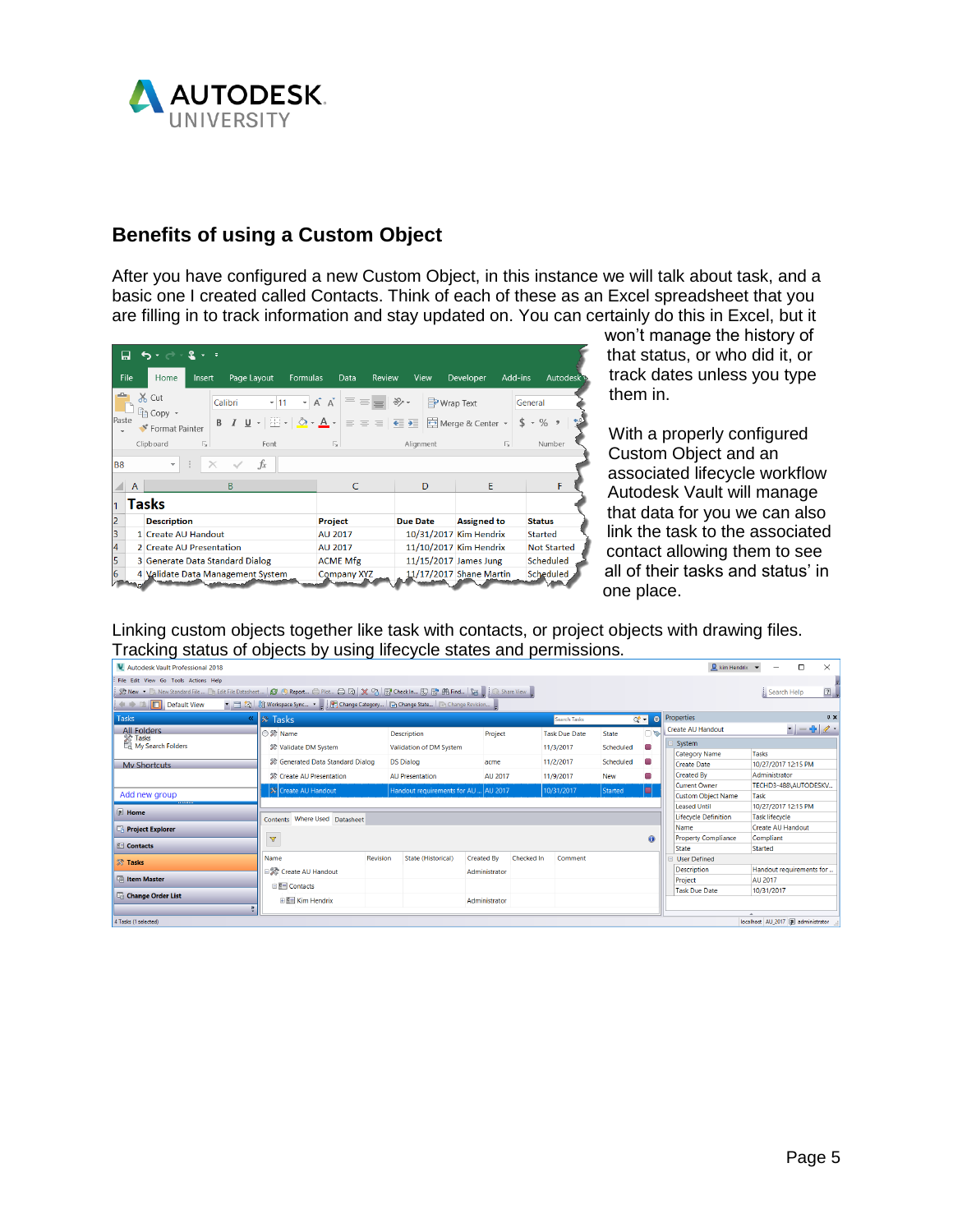

When using Custom Objects for a Task/Contacts arrangement the linking works both ways so if a contact has been assigned multiple tasks, going to the contacts list and selecting their name will list all tasks assigned and their associated statuses.

|                  | $E$ Kim Hendrix      |          |              |               |                      |  |
|------------------|----------------------|----------|--------------|---------------|----------------------|--|
|                  |                      |          |              |               |                      |  |
|                  | Contents Where Used  |          |              |               |                      |  |
|                  | Name                 | Revision | <b>State</b> | Created By    | Path                 |  |
| $\boxminus$ Task |                      |          |              |               |                      |  |
|                  | % Validate DM System |          | Scheduled    | Administrator | Contacts/Kim Hendrix |  |
|                  | % Create AU Handout  |          | Started      | Administrator | Contacts/Kim Hendrix |  |
|                  |                      |          |              |               |                      |  |

# **Setting up Data Standard for use with Custom Object**

Data Standard extension is provided to subscription customers and is a separate download and installation. You must install the extension for Vault, AutoCAD and Inventor each separately. When the Vault extension is installed at *C:\ProgramData\Autodesk\Vault* 

*2018\Extensions\DataStandard* there are two folders under there *Vault* and *CAD* each with subsequent *AddInVault / AddIn* and *Configuration* folders.

In the AddInVault and the menu and powershell script files (ps1) under the Configuration folder are the XAML file that are the dialog box files.

Three components are required for custom object support:

- Menu entries for the create and edit dialog.
- Dialog files (.xaml) for the dialogs and tabs.
- Scripting files (PowerShell) for the dialog logic.

All components required to manage a custom object called "TASK" are pre-configured so if you install Data Standard, and then create a custom object called TASK all if this works, like magic.

Now when you are ready to create a different named custom object you start with the TASK custom object and copy those files to the newly named object. Let's assume you are creating a Custom Object named RFQ the following are the steps required to setup the Data Standard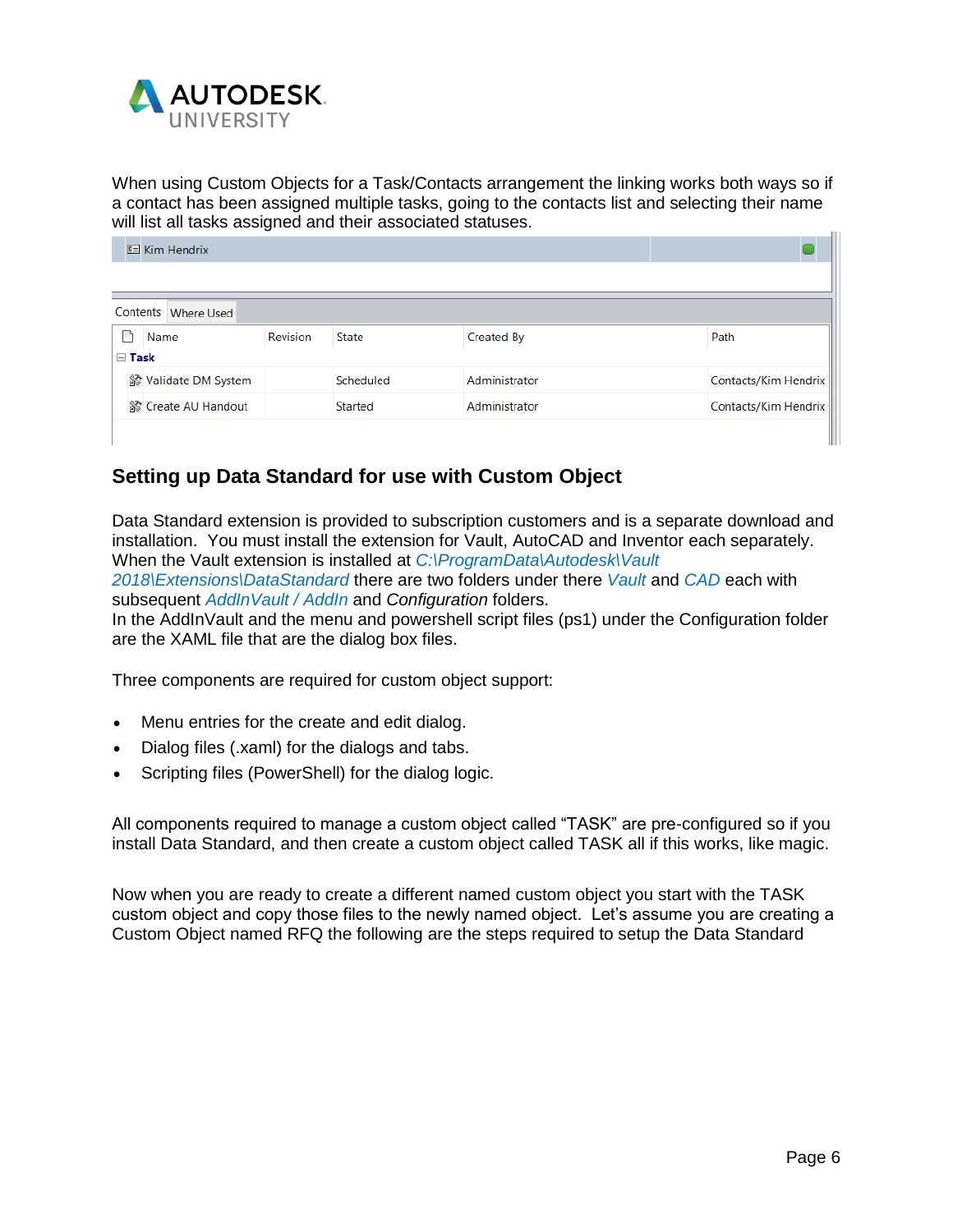

#### 1. Create the Custom Object inside Vault

#### 2. Menu Entries

- *a. C:\programdata\Autodesk\Vault 2018\Extensions\DataStandard\Vault\MenuDefinitions.xml*
- *b. Copy the definitions MenuItem New Task, MenuItem EditTask*
- *c. Replace the word Task with RFQ in all variables*
- *d. Modify the Descriptions, Hints & Labels*
- *e. Same file create a CommandSite entry for the RFQ*



#### *3.* Scripting Files

- *a. Folder C:\programdata\Autodesk\Vault 2018\Extensions\DataStandard\Vault*
	- *i. Copy Files CreateCustomObject.ps1 and EditCustomObject.ps1 to the names references in the menu steps above*
- *b. These PS1 files point to related XAML files (dialog files) edit the lines in the new PS1 files*

.<br>\$xamlFile = New-Object CreateObject.WPF.XamlFile "RFOXaml", "%ProgramData%\Autodesk\Vault 2018\Extensions\DataStandard\Vault\Configuration\RFO.xaml" \$dialog.XamlFile = \$xamlFile  $\mathbf{L}$ .

- *c. 4. XAML File*
	- *a. Folder C:\programdata\Autodesk\Vault 2018\Extensions\DataStandard\Vault\Configuration*
	- *b. Copy the CustomObject.xaml file and name it RFQ.xaml (must match line is script file)*
	- *c. Modify the new XAML file replacing all occurrences of "TaskWindow" with "RFQWindo"*
	- d. Correct the dialog title by by editing the UiStrings.xml and replacing the IDs with the new ID's text *strings*
	- *e. Add or remove property controls as needed*
- *5. DataSheet Tab*
	- *a. Copy the Folder*

*C:\ProgramData\Autodesk\Vault 2018\Extensions\DataStandard\Vault\Configuration\Task to*

- *C:\ProgramData\Autodesk\Vault 2018\Extensions\DataStandard\Vault\Configuration\RFQ*
- *b. Modify Datasheet.xaml if necessary*

After completion of all steps Autodesk Vault will have to be restarted in order for the configurations to take effect.